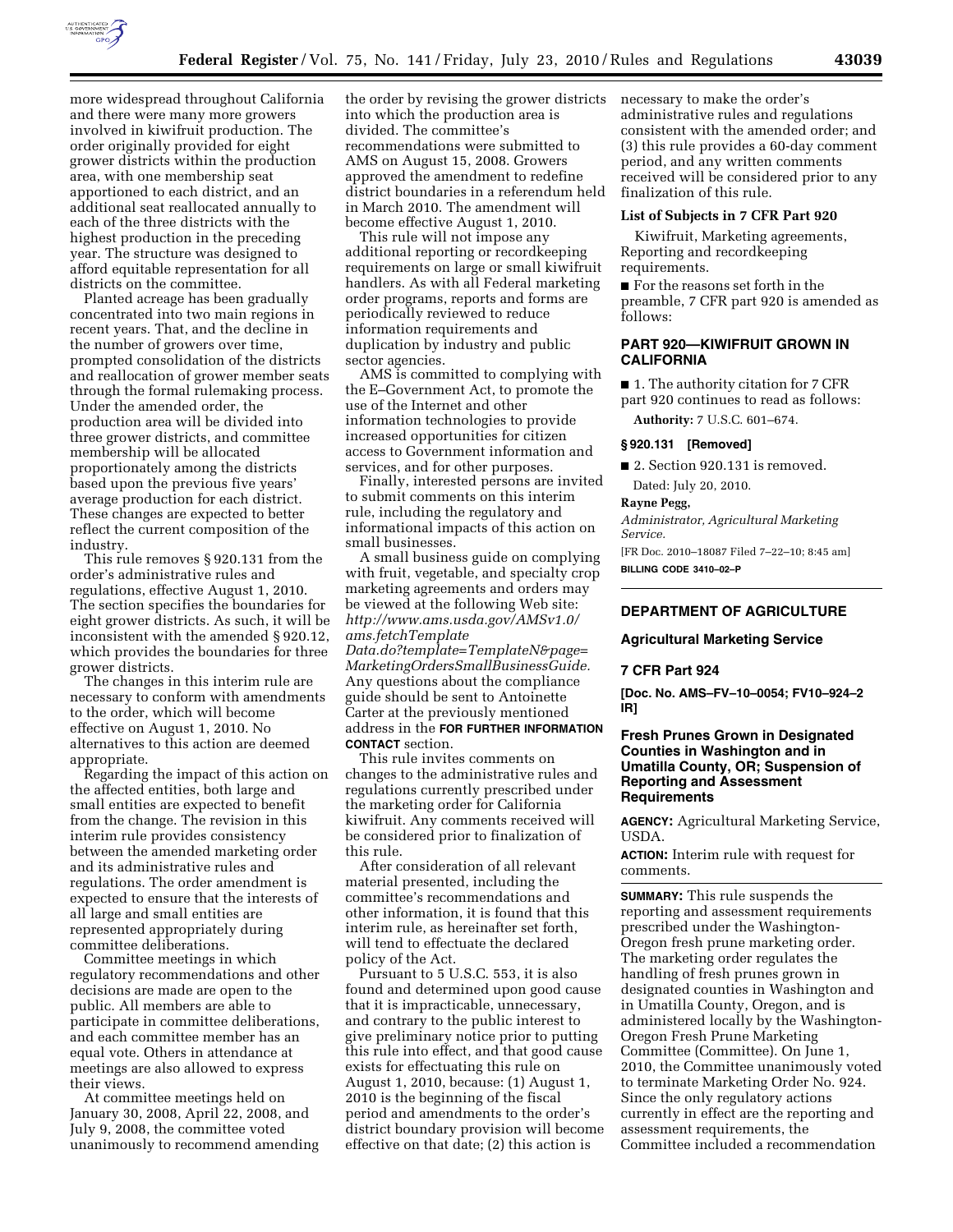to immediately suspend these activities while USDA processes the termination request. The reporting and assessment requirements will remain suspended until reinstated or permanently terminated.

**DATES:** Effective July 24, 2010, 7 CFR 924.160 and 924.236 are suspended indefinitely; comments received by September 21, 2010 will be considered prior to confirmation as a final rule.

**ADDRESSES:** Interested persons are invited to submit written comments concerning this rule. Comments must be sent to the Docket Clerk, Marketing Order Administration Branch, Fruit and Vegetable Programs, AMS, USDA, 1400 Independence Avenue, SW., STOP 0237, Washington, DC 20250–0237; Fax: (202) 720–8938; or Internet: *[http://](http://www.regulations.gov) [www.regulations.gov.](http://www.regulations.gov)* All comments should reference the document number and the date and page number of this issue of the **Federal Register** and will be made available for public inspection in the Office of the Docket Clerk during regular business hours, or can be viewed at: *[http://www.regulations.gov.](http://www.regulations.gov)* All comments submitted in response to this rule will be included in the record and will be made available to the public. Please be advised that the identity of the individuals or entities submitting the comments will be made public on the Internet at the address provided above.

## **FOR FURTHER INFORMATION CONTACT:**

Robert Curry or Gary Olson, Northwest Marketing Field Office, Marketing Order Administration Branch, Fruit and Vegetable Programs, AMS, USDA; Telephone: (503) 326–2724, Fax: (503) 326–7440, or E-mail: *[Robert.Curry@ams.usda.gov](mailto:Robert.Curry@ams.usda.gov)* or *[GaryD.Olson@ams.usda.gov.](mailto:GaryD.Olson@ams.usda.gov)* 

Small businesses may request information on complying with this regulation by contacting Antoinette Carter, Marketing Order Administration Branch, Fruit and Vegetable Programs, AMS, USDA, 1400 Independence Avenue, SW., STOP 0237, Washington, DC 20250–0237; Telephone: (202) 720– 2491, Fax: (202) 720–8938, or E-mail: *[Antoinette.Carter@ams.usda.gov.](mailto:Antoinette.Carter@ams.usda.gov)* 

**SUPPLEMENTARY INFORMATION:** This rule is issued under Marketing Agreement and Order No. 924 (7 CFR part 924), regulating the handling of fresh prunes grown in designated counties in Washington and in Umatilla County, Oregon, hereinafter referred to as the "order." The order is effective under the Agricultural Marketing Agreement Act of 1937, as amended (7 U.S.C. 601–674), hereinafter referred to as the "Act."

The Department of Agriculture (USDA) is issuing this rule in

conformance with Executive Order 12866.

This rule has been reviewed under Executive Order 12988, Civil Justice Reform. Under the marketing order now in effect, Washington-Oregon fresh prune handlers are subject to assessments. Funds to administer the order are derived from such assessments. For the 2009–2010 fiscal period, an assessment rate of \$2.00 per ton of fresh prunes handled was approved by USDA, to continue in effect indefinitely unless modified, suspended, or terminated. This action suspends the reporting requirements and the assessment rate for the 2010– 2011 fiscal period, which began April 1, 2010, both remaining suspended until reinstated or permanently terminated.

The Act provides that administrative proceedings must be exhausted before parties may file suit in court. Under section 608c(15)(A) of the Act, any handler subject to an order may file with USDA a petition stating that the order, any provision of the order, or any obligation imposed in connection with the order is not in accordance with law and request a modification of the order or to be exempted therefrom. A handler is afforded the opportunity for a hearing on the petition. After the hearing, USDA would rule on the petition. The Act provides that the district court of the United States in any district in which the handler is an inhabitant, or has his or her principal place of business, has jurisdiction to review USDA's ruling on the petition, provided an action is filed not later than 20 days after the date of the entry of the ruling.

The Committee meets regularly to consider recommendations for modification, suspension, or termination of the Washington-Oregon fresh prune order's regulatory requirements, which have been issued on a continuing basis. Committee meetings are open to the public and interested persons may express their views at these meetings. The USDA reviews Committee recommendations, including information provided by the Committee and from other available sources, and determines whether modification, suspension, or termination of the regulatory requirements would tend to effectuate the declared policy of the Act.

This rule suspends § 924.236, which established an assessment rate of \$2.00 per ton on or after April 1, 2009, and § 924.160, which implements assessment reporting requirements. On June 1, 2010, the Committee unanimously voted in favor of requesting that USDA terminate the order, and included a recommendation

that the reporting and assessment requirements—the only regulatory activities still in effect at this time—be suspended while termination of the order is being processed by USDA under a separate regulatory action.

Section 924.41 of the order provides authority for the Committee to assess handlers for their pro rata share of the expenses authorized each fiscal period. Section 924.60 of the order authorizes the Committee to collect reports and other information as necessary for the Committee to perform its duties under the order. Section 924.236 implements the continuing assessment rate, while § 924.160 implements the requirement that handlers report specified information to the Committee prior to October 30 of each year. This report is used as a basis for the Committee's collection of assessments from handlers.

Marketing Order No. 924 has been in effect since 1960 and has provided the fresh prune industry in Washington and Oregon with authority for grade, size, quality, maturity, pack, and container regulations, as well as authority for inspection requirements. The order also authorizes production research and marketing research and development projects, as well as the necessary reporting and recordkeeping functions required for operation. Based on the Committee's recommendation, USDA suspended the order's handling regulations in May 2006. These handling regulations required that certain varieties of fresh prunes be inspected to ensure that they met minimum grade standards. The Committee believed that the costs of inspection outweighed the benefits provided from having the regulatory requirements in effect.

Following the regulatory suspension, the Committee continued to collect assessments in order to maintain its functionality. The Committee felt that it should continue to fund its full operational capability in order to gauge the merits of the handling regulation suspension. Therefore, when it recommended suspension of the handling regulations, the Committee also recommended the establishment of reporting requirements for the purpose of tracking shipments and collecting assessments. Prior to the handling regulation suspension, the Committee relied on the Federal-State Inspection Service to provide it with copies of the certificates that accompany each lot of inspected fresh prunes. The inspection certificates contained information necessary for the Committee to collect assessments from each of the regulated handlers. On May 10, 2006, a new section 924.160 and Committee form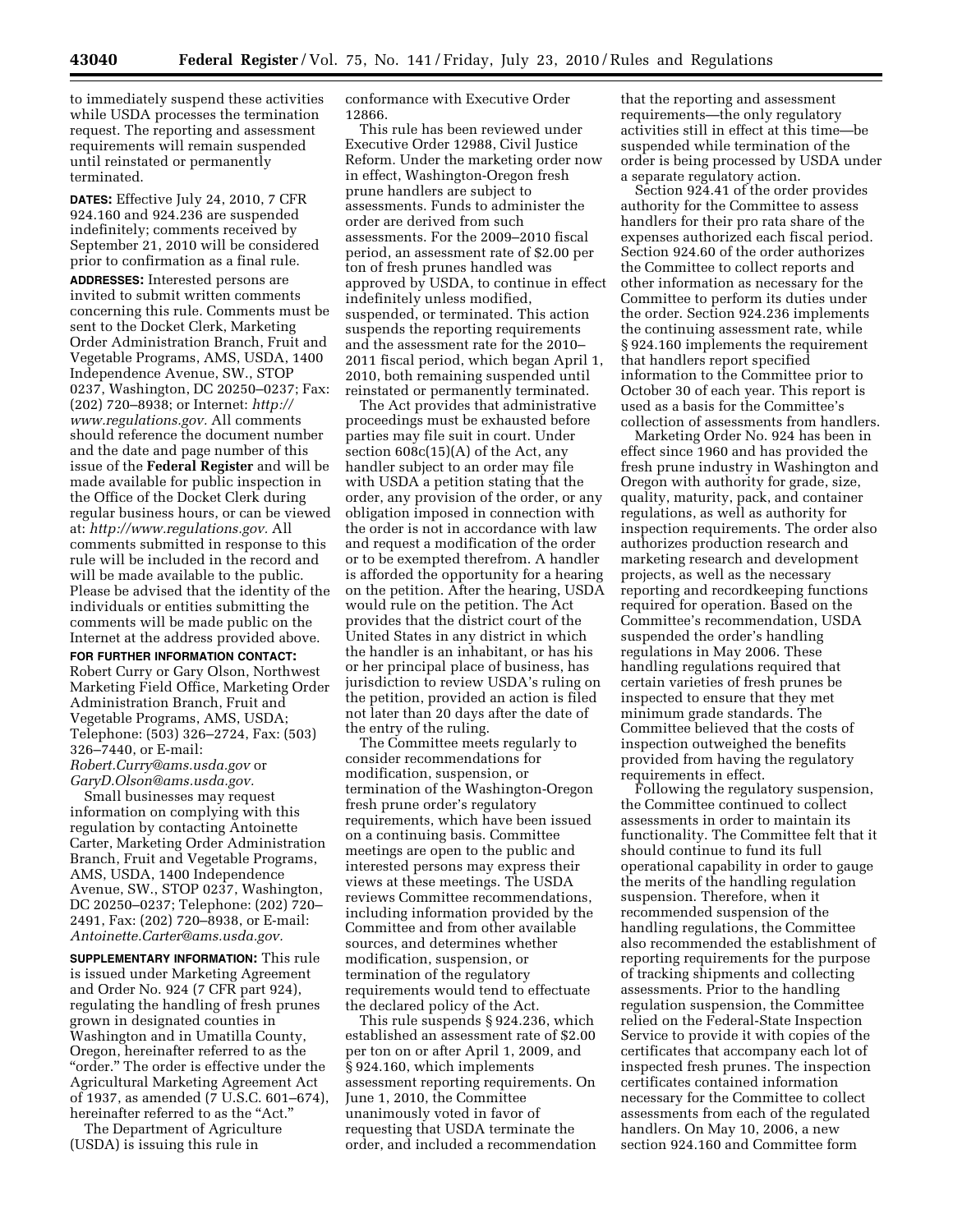''Handler Statement for Washington-Oregon Fresh Prunes'' were implemented pursuant to publication in the **Federal Register** (71 FR 26817). The Committee used this form to collect fresh prune shipment information and to monitor market and crop conditions, thus helping it to make a determination regarding the impact of non-regulation on the industry.

The Washington-Oregon fresh prune industry has been in decline for many years, with acreage and production trending downward. This contributed to the suspension of the handling regulations in 2006. Since the handling regulations were suspended, the Committee has taken the opportunity to evaluate the suspension's effect on the marketing of fresh prunes over the past four years. Based on its analysis, the Committee has determined that the regulatory suspension has not negatively impacted the marketing of fresh prunes. Thus, the Committee determined that there is no longer a need for the order, and recommended its termination at a meeting held in Prosser, Washington, on June 1, 2010.

In addition, the Committee determined that there is no need to continue collecting assessments and requiring reports for the sole purpose of maintaining its functionality, thus recommended that the assessment rate and reporting requirements be immediately suspended. This action will relieve the industry of the assessment and reporting burden during the pendency of the termination process.

The Committee recommended a budget of \$6,085 for the remainder of the period leading to order termination. The budgeted amount was established on the basis of the amount remaining in the Committee's monetary reserve. The budget in its entirety will provide for such operating expenses as are necessary during the termination process.

#### **Initial Regulatory Flexibility Analysis**

Pursuant to requirements set forth in the Regulatory Flexibility Act (RFA) (5 U.S.C. 601–612), the Agricultural Marketing Service (AMS) has considered the economic impact of this action on small entities. Accordingly, AMS has prepared this initial regulatory flexibility analysis.

The purpose of the RFA is to fit regulatory actions to the scale of business subject to such actions in order that small businesses will not be unduly or disproportionately burdened. Marketing orders issued pursuant to the Act, and the rules issued thereunder, are unique in that they are brought about

through group action of essentially small entities acting on their own behalf.

There are six handlers of Washington-Oregon fresh prunes subject to regulation under the order and approximately 56 fresh prune producers in the regulated area. Small agricultural service firms are defined by the Small Business Administration (SBA) (13 CFR 121.201) as those having annual receipts of less than \$7,000,000, and small agricultural producers are defined as those having annual receipts of less than \$750,000.

Based on information compiled by both the Committee and the National Agricultural Statistics Service, the average producer price for fresh prunes was approximately \$385 per ton. With 4,260 tons of fresh prunes shipped from the Washington and Oregon productions areas in 2009, this equates to average producer revenue of about \$30,000. In addition, AMS Market News Service reported that 2009 f.o.b. prices ranged from \$12.00 to \$18.00 per 30-pound container, thus the entire Washington-Oregon fresh prune industry handled less than \$7,000,000 worth of prunes last season. In view of the foregoing, the majority of Washington-Oregon fresh prune producers and handlers may be classified as small entities.

This rule suspends the reporting requirements regarding the collection of information pertaining to shipments and assessments under the order. It also suspends the assessment rate of \$2.00 per ton established for the period beginning April 1, 2009, and continuing until modified, suspended, or terminated by USDA. The Committee recommended a budget of expenditures of \$6,085 for the period beginning on April 1, 2010, and ending with termination of the order. This budget is based on the Committee's monetary reserve balance on April 1, 2010. Major expenses for the budget period beginning on April 1, 2010, are for Committee travel, the financial review, and management compensation.

The Committee made the recommendation to suspend the reporting and assessment requirements as an adjunct to the recommendation to terminate the order. As such, the only other alternative would have been to continue to assess handlers and to require reports, options not considered practicable since additional funds are not required.

This action suspends the reporting and assessment obligations imposed on handlers. During any period when effective, assessments are applied uniformly on all handlers and some of the costs may be passed on to

producers. This suspension of the reporting and assessment requirements reduces the burden on handlers and should also reduce the burden on producers.

This rule will not impose any additional reporting or recordkeeping requirements on either small or large prune handlers. As with all Federal marketing order programs, reports and forms are periodically reviewed to reduce information requirements and duplication by industry and public sector agencies. In addition, USDA has not identified any relevant Federal rules that duplicate, overlap or conflict with this rule.

AMS is committed to complying with the E–Government Act, to promote the use of the Internet and other information technologies to provide increased opportunities for citizen access to Government information and services, and for other purposes.

The Committee's meeting was widely publicized throughout the Washington-Oregon fresh prune industry and all interested persons were invited to attend the meeting and participate in Committee deliberations. Like all Committee meetings, the June 1, 2010, meeting was a public meeting and all entities, both large and small, were able to express their views on this issue. Additionally, interested persons are invited to submit comments on this interim final rule, including the regulatory and informational impacts of this action on small businesses.

A small business guide on complying with fruit, vegetable, and specialty crop marketing agreements and orders may be viewed at: *[http://www.ams.usda.gov/](http://www.ams.usda.gov/MarketingOrdersSmallBusinessGuide) [MarketingOrdersSmallBusinessGuide.](http://www.ams.usda.gov/MarketingOrdersSmallBusinessGuide)*  Any questions about the compliance guide should be sent to Antoinette Carter at the previously mentioned address in the **FOR FURTHER INFORMATION CONTACT** section.

This rule invites comments on the suspension of the reporting and assessment requirements prescribed under the Washington-Oregon fresh prune marketing order. Any comments received will be considered prior to finalization of this rule.

After consideration of all relevant material presented, including the Committee's recommendation, and other information, it is found that this interim final rule, as hereinafter set forth, will tend to effectuate the declared policy of the Act.

Pursuant to 5 U.S.C. 553, it is also found and determined upon good cause that it is impracticable, unnecessary, and contrary to the public interest to give preliminary notice prior to putting this rule into effect and that good cause